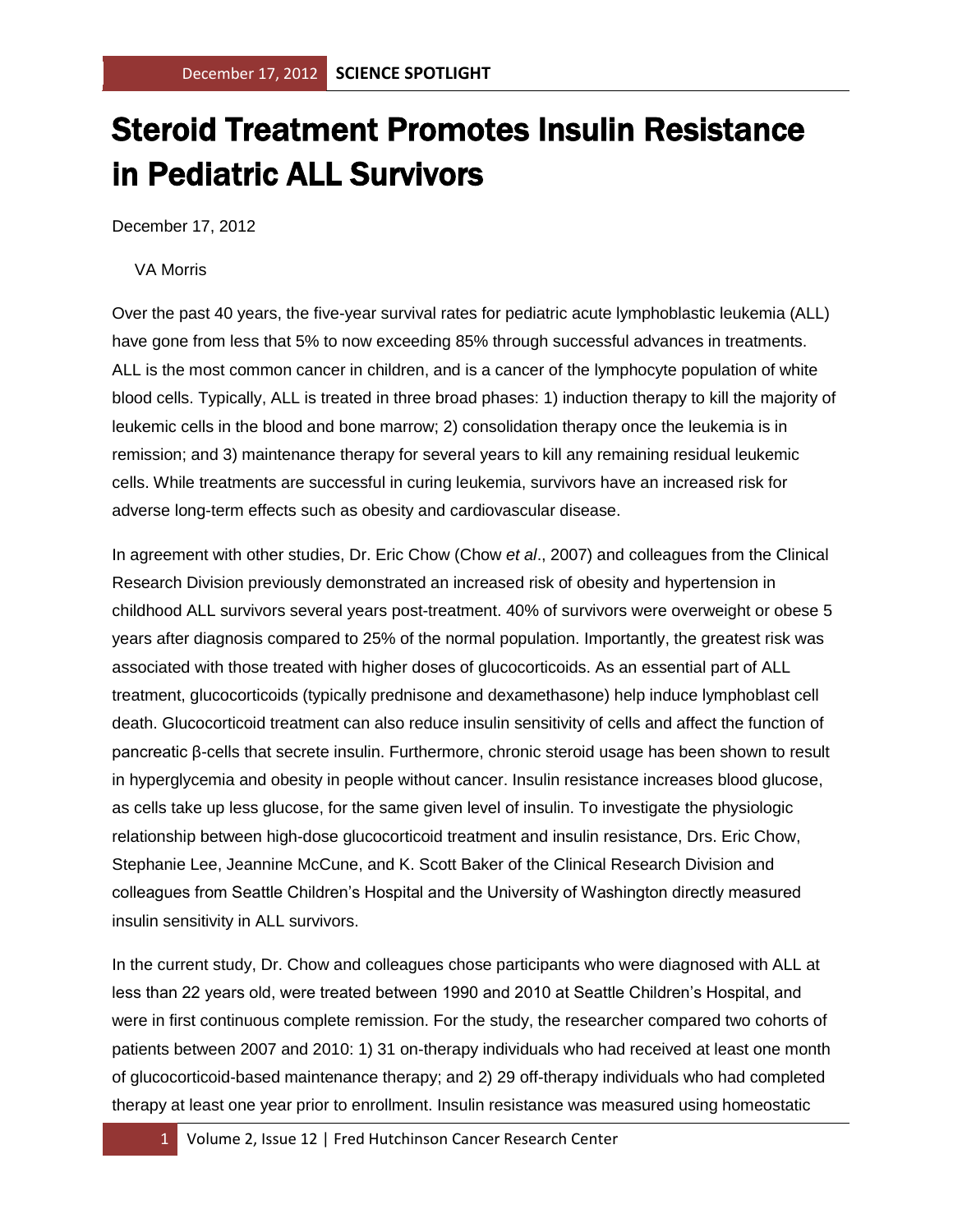model assessment (HOMA-IR), a simple mathematical model that calculates insulin sensitivity from blood glucose and insulin levels measured in participants. For those on-therapy, blood glucose and insulin measurements were taken immediately prior to starting glucocorticoids and again after 3-5 days of glucocorticoid treatment. Body mass index (BMI) z-scores were also obtained, standardized to pediatric normative data.

During cancer therapy, both off- and on-therapy groups had increases in BMI z-scores as described in the literature previously (*P*< 0.05). HOMA-IR was not statistically different for off- and on-therapy groups (median 1.26 *vs.* 0.93, *P* = 0.38). However, in both groups higher BMI category was associated with increased baseline HOMA-IR values (*P* < 0.05, see figure). Notably, HOMA-IR values increased significantly compared to pre-treatment values in patients on-therapy (median 3.39 *vs.* 1.26, *P* < 0.01). While HOMA-IR values increased with steroid exposure for all BMI categories and tended to be greater at baseline among those with greater BMI z-scores, changes in HOMA-IR in response to steroid exposure was not correlated with any demographic or treatment characteristic, including current BMI.

During critical growth stages, ALL patients receive half or more of their glucocorticoids on the maintenance phase of therapy. Although small in sample size, this study demonstrates high-dose glucocorticoid therapy is associated with insulin resistance, which may be an important contributing factor to obesity in select ALL survivors. Decreased physical activity due to fatigue related to ALL treatment could also contribute to weight gain and insulin resistance in these patients.

[Chow EJ, Pihoker C, Friedman DL, Lee SJ, McCune JS, Wharton C, Roth CL, Baker KS.](http://www.ncbi.nlm.nih.gov/pubmed/23042765?otool=fhcrclib) 2012. Glucocorticoids and insulin resistance in children with acute lymphoblastic leukemia. *Pediatric Blood Cancer*. Epub ahead of print, doi: 10.1002/pbc.24364.

Also see: [Chow EJ, Pihoker C, Hunt K, Wilkinson K, Friedman DL.](http://www.ncbi.nlm.nih.gov/pubmed/17896787?otool=fhcrclib) 2012. Obesity and hypertension among children after treatment for acute lymphoblastic leukemia. *Cancer* 110:2313-20.